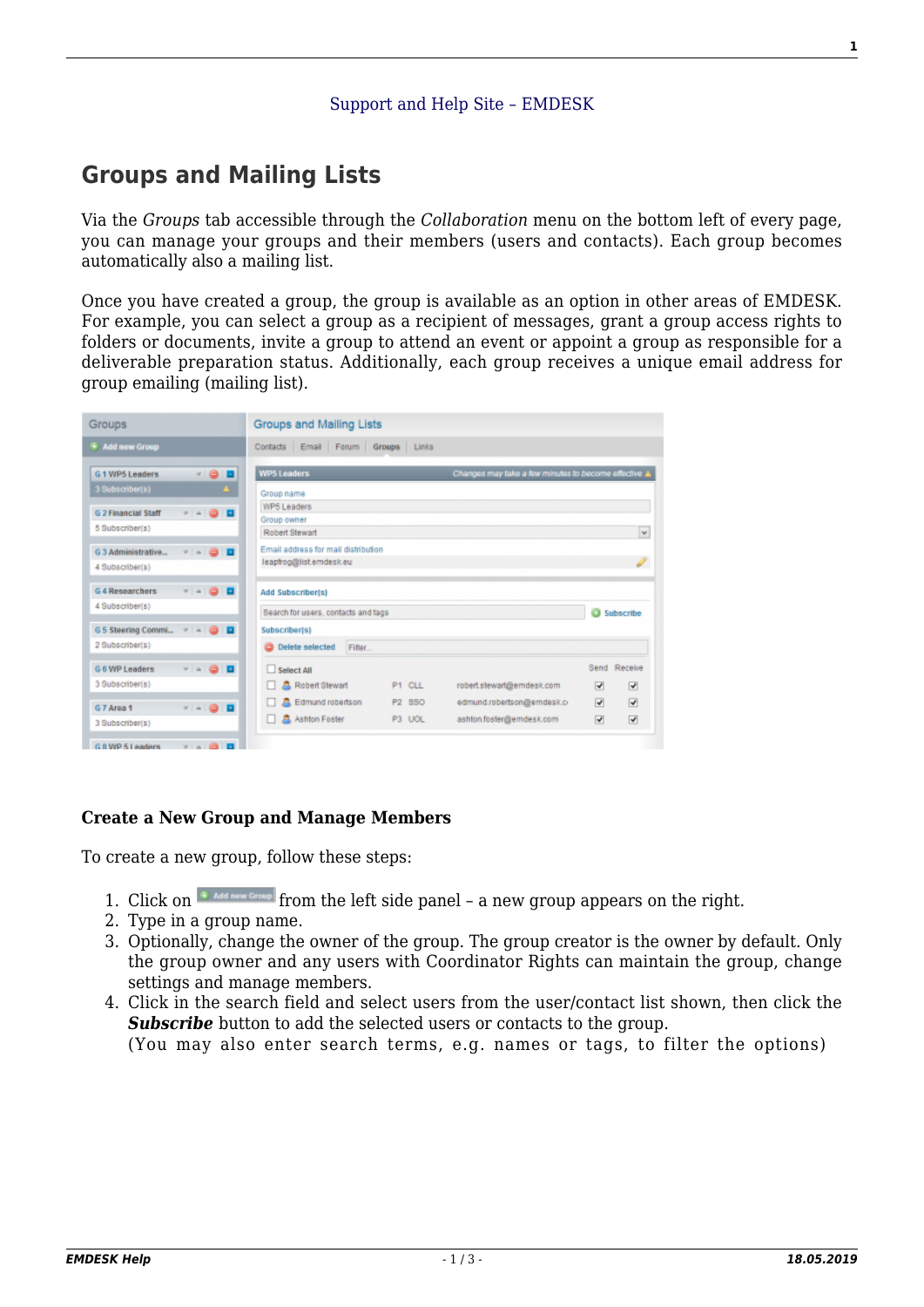| CLL reserchers                                                                                                                                           |                                |  |                            |   | <b>Q</b> Subscribe    |           |
|----------------------------------------------------------------------------------------------------------------------------------------------------------|--------------------------------|--|----------------------------|---|-----------------------|-----------|
| ΔI                                                                                                                                                       |                                |  |                            | ۸ |                       |           |
| All users                                                                                                                                                |                                |  |                            |   |                       |           |
| <b>All Externals</b>                                                                                                                                     |                                |  |                            |   |                       |           |
| <b>Contractor P1 CLL</b>                                                                                                                                 |                                |  |                            |   | Receive               | Send      |
| Andreas Goldberg                                                                                                                                         |                                |  |                            |   |                       |           |
| Laura Springer                                                                                                                                           |                                |  |                            |   | ᢦ                     | ▿         |
| George Pitt<br>Asthon Foster                                                                                                                             |                                |  |                            |   | ⊽                     | ⊽         |
| <b>B</b> Asniton Foster                                                                                                                                  | P3 UUL                         |  | asnton.toster@emdesk.com   | v | ⊽                     | ᢦ         |
|                                                                                                                                                          |                                |  |                            |   |                       |           |
|                                                                                                                                                          |                                |  |                            |   | O<br><b>Subscribe</b> |           |
|                                                                                                                                                          |                                |  |                            |   |                       |           |
|                                                                                                                                                          |                                |  |                            |   |                       |           |
| <b>Delete selected</b><br>Filter                                                                                                                         |                                |  |                            |   |                       |           |
| <b>Select All</b>                                                                                                                                        |                                |  |                            |   | Receive               |           |
| <b>A</b> , Robert Stewart                                                                                                                                | P1 CLL                         |  | robert.stewart@emdesk.com  |   | ⊽                     | ⊽         |
| <b>Add Subscriber(s)</b><br>Search<br>WP Leaders X Maike Habermann (ext) X Klaus-Dieter Linz X George Pitt X<br>Subscriber(s)<br><b>Edmund Robertson</b> | P <sub>2</sub> S <sub>SO</sub> |  | edmund.robertson@emdesk.ci |   | ⊽                     | Send<br>⊽ |

- 5. Note that **you can only add registered users or existing contacts to a group.** To add contacts to a group, create them beforehand at *[Collaboration > Contracts](https://emdesk.eu/cms/?p=293&)*.
- 6. Optionally, set the project members' permission for sending or receiving emails to/from this group by ticking or unticking the check box at the right. By default, every new member can send and receive mails.

Every group gets its own email address for mail distribution to the group members. You are able to send mails to the group's email address directly from your regular mail client, e.g. MS Outlook or Thunderbird. You can also send a message to the group through the messaging feature behind the *Email* tab. You may click the **fight** icon to the right of the email address when having the group open to change the email address (please note that the email address can be changed subject to availability fo your preferred address).

To delete a group, click the  $\bullet$  button in the group list.

Lists can only be managed by the creator of that group or by users with Coordinator Rights. Users with Contractor Rights must ask the owner of the list or a user with Coordinator Rights to remove them from the group if they no longer want to receive emails from a particular group.

## **Sending and receiving emails via a group's email address (mail client)**

To send an email to a group, open your mail client and compose a new email. Then use the group's email address as the recipient. On send, the mail is distributed to the each group member (sent to the email address defined in a user's account). Note that members must have the permission to receive mails (defined at Groups).

When you click the *Reply* or *Reply to Sender* button in your mail client to answer a mail received via an EMDESK mailing list, most mail clients will reply to the sender's email address. This prevents flooding all the group members' inboxes with manual or automatical reply emails. However, some mail clients may not support the *Reply* or *Reply to Sender* button properly as